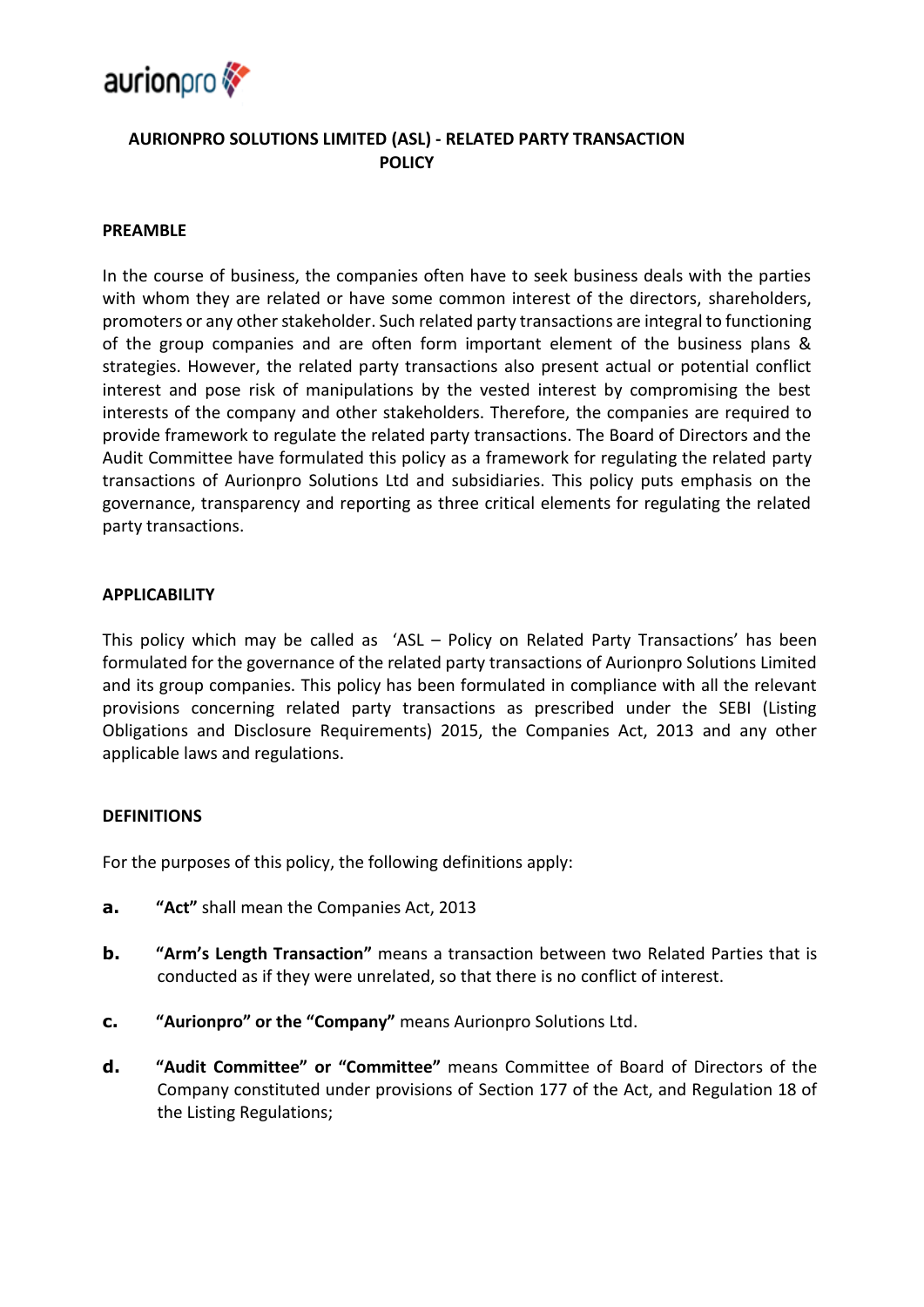

- **e. "Board"** means the Board of Directors of the Company;
- **f. "Director"** means a member of the Board of the Company;
- **g. "Independent Director"** shall mean a Director who has been appointed as an independent director on the Board as per the provisions of the Act and Listing Regulations
- **h. "Key Managerial Personnel" or "KMP"** means key managerial personnelas defined under the Section 2 (51) of the Act;
- **i. "LODR" or "Listing Regulations"** shall mean Securities Exchange Board of India (Listing Obligations and Disclosure Requirements) Regulations, 2015 as amended from time to time;
- **j.** "Promoter" or "Promoter Group" shall have the same meaning as assigned to them under the Listing Regulations from time to time.
- **k. "Material Related Party Transaction(s)"** meansthe material related party transaction/s as defined under the Listing Regulations from time to time.
- **l.** "**Material Modification(s)**" means the modification(s) in the RPT resulting the change in value of the concerned RPT at higher of (i) the value exceeding 20% on the transaction amount as approved by the Audit Committee or the Shareholders as the case may be or (ii) rupees 50 crores or any higher amounts as may be prescribed through any amendments in the Listing Regulations.
- **m. "Policy"** means this policy on Related Party Transactions;
- **n. "Related Party"** shall mean related party as defined under the Listing Regulations from time to time.
- **o. "Related Party Transaction" or "RPT"** mean related party transaction as defined under the Listing Regulations from time to time.
- **p. "Relative"** means relative as defined under the Listing Regulations from time to time.
- **q. "SEBI"** means Securities Exchange Board of India.
- **r.** "**Subsidiary**" means a subsidiary as defined under sub-section(87) of section 2 of the Companies Act, 2013;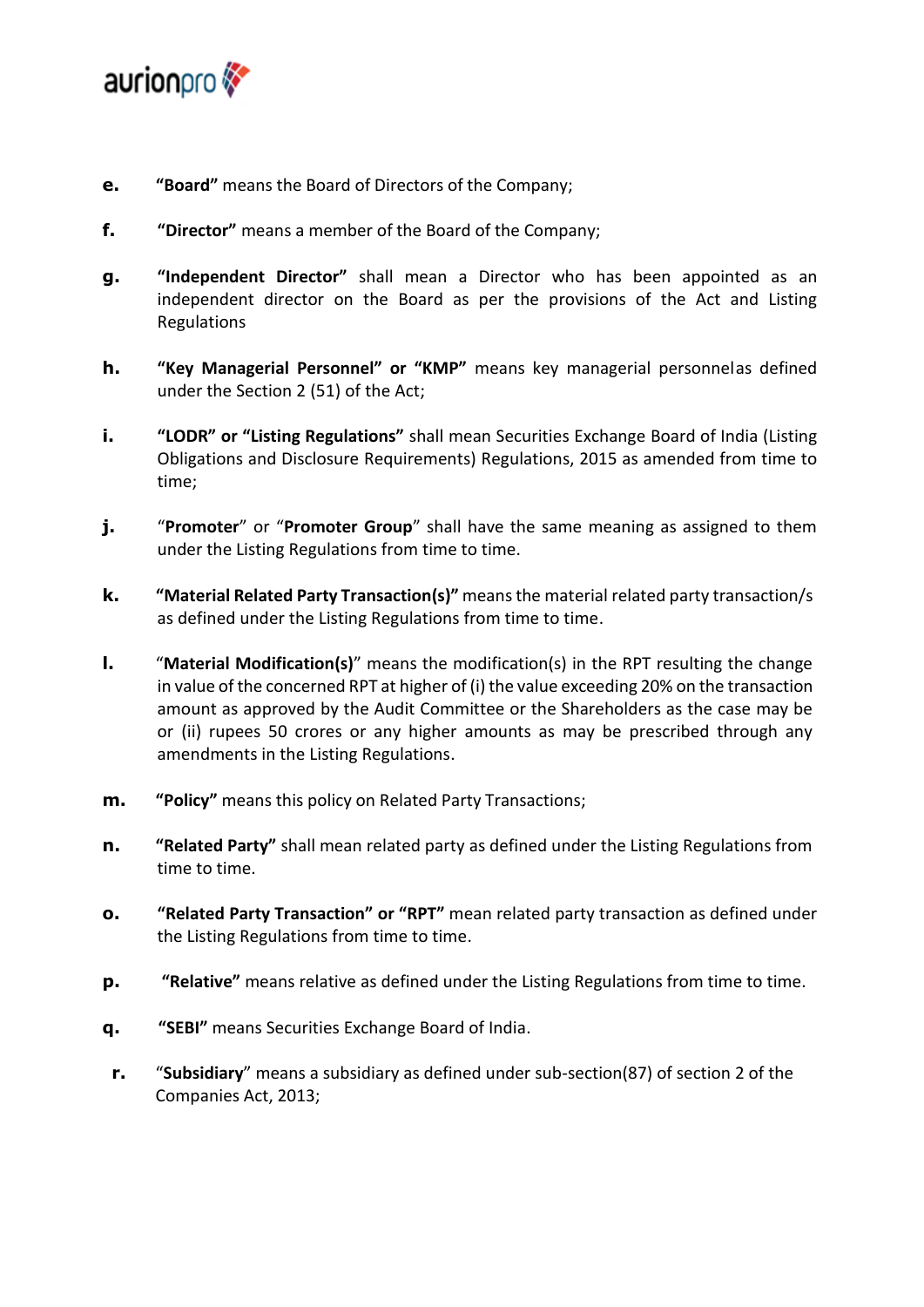

# **IDENTIFICATION RELATED PARTIES**

# **a) Database**:

The Company shall maintain a database of the Related Parties which shall include details such as list of all the Related Parties, nature of interest and relationship with the Company. Further, the Company shall put in place mechanism for the updating of such database and timely capturing of the new related parties from to time.

# **b) Disclosures:**

Each Director and Key Managerial Personnel at the first meeting of the Board in which he/she participates as a Director or Key Managerial Personnel, as the case may be, and thereafter at the first meeting of the Board in every financial year or whenever there is any change in the disclosures already made, then at the first Board meeting held after such change, is requested and required to disclose his/her concern or interest in any company or companies or bodies corporate, firms, or other association of individuals which shall include the shareholding, in such manner as may be prescribed under the Act, Listing Regulations or other applicable regulations.

Every Director and KMP is requested and required disclose nature of their interest or concern in the proposed contract/arrangement to be entered at the meeting in which such contract/ arrangement is to be discussed or at the first board meeting held after he/she becoming interested or concerned.

The Board or the Audit Committee may at its discretion require any Director, KMP or any Related Party to make additional disclosures and provide clarifications in order to ensure full disclosure of any actual or potential conflict of interest.

# **RELATED PARTY TRANSACTIONS – MONOTORING AND APPROVAL**

The Audit Committee shall ensure that all the Related Party Transactions comply with the requirements, with regard to the approval, disclosure and reporting, laid down under the Listing Regulations and the Act. The Audit Committee shall put in place appropriate mechanism in this regard. The Managing Director & CEO shall ensure that the full disclosure of all the Related Party Transactions is made to the Audit Committee, Board and to the shareholders as prescribed under the Listing Regulations and the Act.

The nature of Related Party Transactions, thresholds and approvals required are stated hereunder: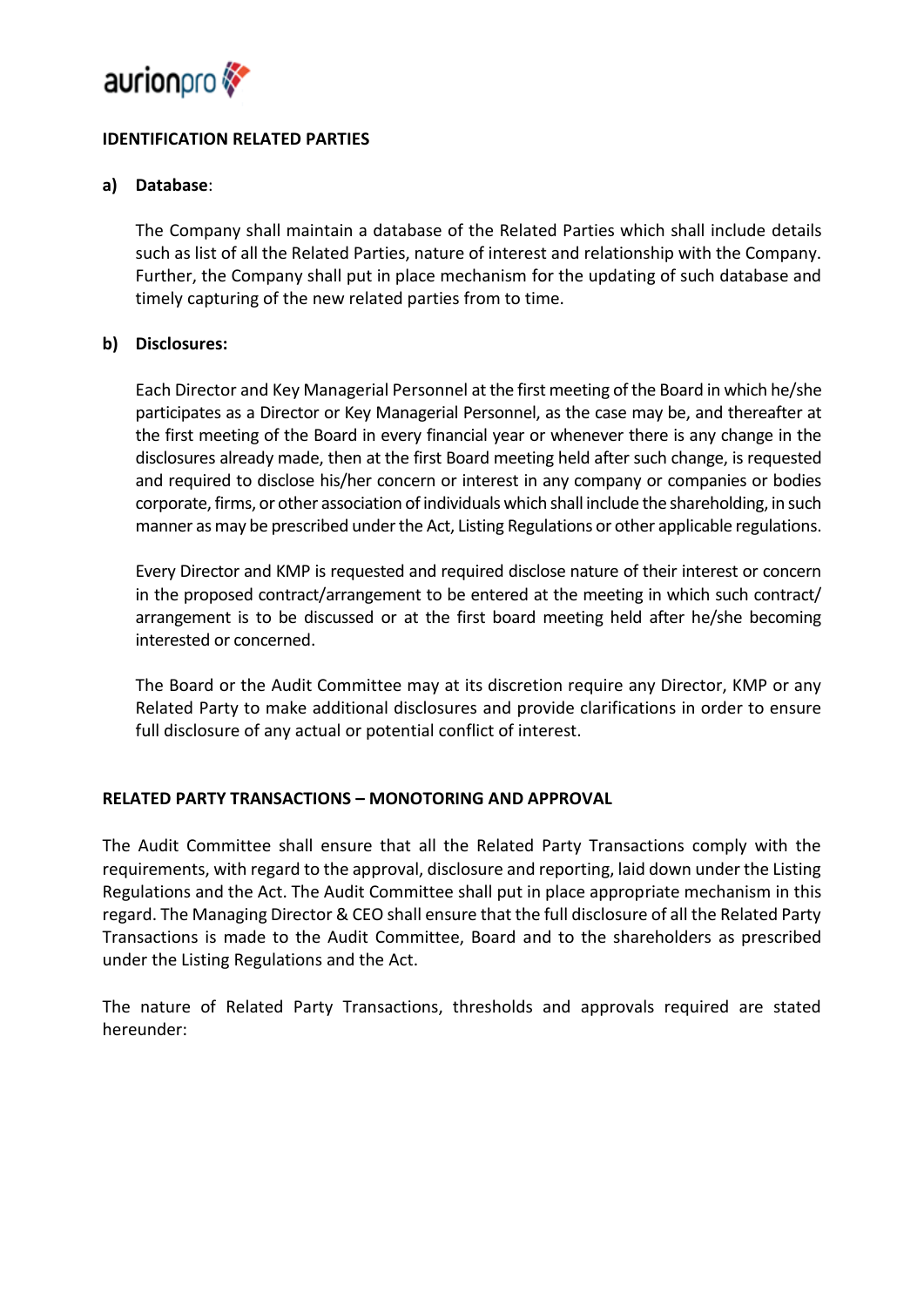

# **a. Related Party Transactions – General Rules and Approvals**

- i) All the Related Party Transactions and subsequent Material Modification/s thereto shall require prior approval of the Audit Committee. Only those members of the Committee, who are Independent Directors, shall approve Related Party Transactions.
- ii) Each Related Party Transaction shall be an Arm's Length Transaction. The Audit Committee and the Board shall review the terms and of the Related Party Transaction and shall satisfy that the transactions are on arm's length basis. If the Committee or the Board is not satisfied that a Related Party Transaction may not be an Arm's Length Transaction it shall cause the management to record in writing the reasons and justification for such Related Party Transactions and require necessary approvals, disclosures and reporting as per the requirements of the Listing Regulations and the Act.
- iii) The Related Party Transactions which are either not in ordinary courseof business or not at arm'slength will require prior approval of the Board inaccordance with the provisions of the Act and any Director/KMP interested in such transaction shall abstain from the voting as per the provisions of the Act.
- iv) A Related Party Transaction to which the Subsidiary is a party but the Company is not a party, will require prior approval of the Audit Committee if the value of such transaction, whether entered into individually or taken together with previous transactions, during a financial year exceeds *ten per cent of the annual consolidated turnover, as per the last audited financial statements of the Company.*
- v) With effect from April 1, 2023, a Related Party Transaction, to which the Subsidiary is a party but the Company is not a party, will require prior approval of the Audit Committee if the value of such transaction, whether entered into individually or taken together with previous transactions during a financial year, *exceeds ten per cent of the annual standalone turnover*, *as per the last audited financial statements of the Subsidiary*.
- vi) A member of Audit Committee who has a potential interest in the related party transaction shall abstain from the discussion and voting on the approval of such transaction.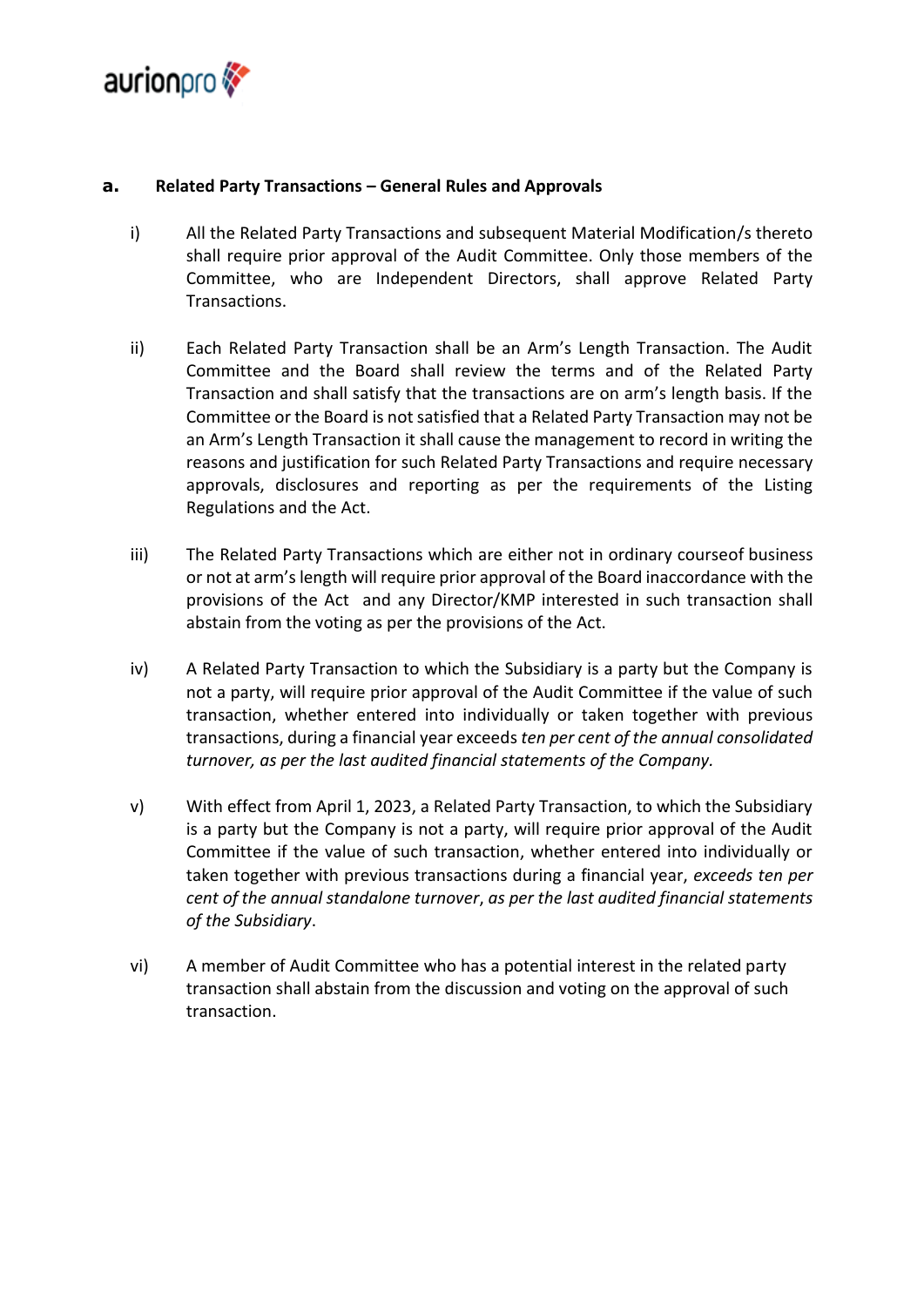

# **b. Related Party Transactions in the ordinary course of business and of frequent nature**

In the course of business, the Company enters into transactions with various related parties, particularly with the Subsidiaries and with the other group companies, from time to time. The scope of such transactions inter alia includes providing goods and services, provision of manpower and resources and any other services required to meet business needs. The same also covers transactions to meet funding needs of the group companies by providing or availing loans and advances. If such transactions are in the ordinary course of business and at arm's lengths commercial terms and are essential to enable seamless functioning of the businesses of the Company and also to bring operational efficiencies at group level thereby benefiting the Company, the Audit Committee may consider granting omnibus approval for such transactions subject to the following terms and conditions:

- i. The Audit Committee after satisfying the need for such omnibus approval for repetitive Related Party Transactions, based on following broad criteria, may grant omnibus approval specifying following:
	- a. the name(s) of the Related Party;
	- b. nature of transaction;
	- c. period of transaction;
	- d. maximum amount of transactions that shall be entered into;
	- e. the indicative base price / current contracted price and the formula for variation in the price if any; and
	- f. such other conditions as the Audit Committee may deem fit.

Provided that where the need for related party transaction cannot be foreseen and aforesaid details are not available, Audit Committee may grant omnibus approval for such transactions subject to their value not exceeding rupees one crore per transaction.

- ii. The Audit Committee will review, at least on a quarterly basis, the details of related party transactions entered into pursuant to each ofthe omnibus approvals given.
- iii. Such omnibus approvals shall be valid for a period not exceeding one year and shall require fresh approvals after the expiry of one year.

# **c. Material Related Party Transactions**

The Listing Regulations require Audit Committee to lay down criteria to determine Material Related Party Transactions and also formulate policy providing approval mechanism and disclosure requirements while dealing in such Material Related Party Transactions. This Policy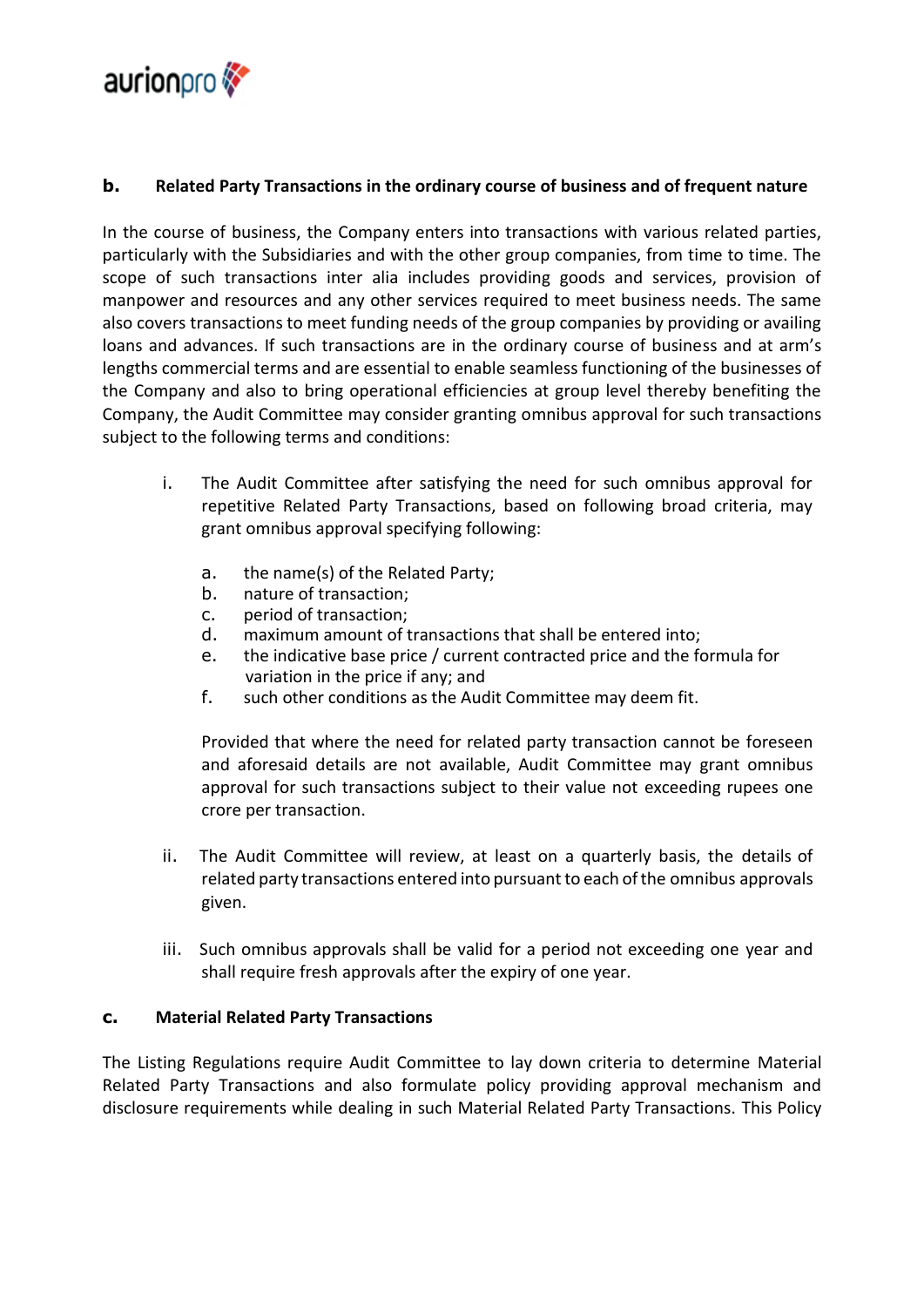

provides necessary framework for dealing in the Material Related Party Transactions.

All Material Related Party Transactions and subsequent Material Modification/s thereto will require prior approval of the shareholders through resolution and no Related Party shall vote to approve such resolutions whether the entity is a Related Party to the particular transaction or not.

# **d. Exempted Related Party Transactions**

The provisions regarding the requirement of prior approval for all Related Party Transactions, omnibus approval and shareholders' approval as mentioned above shall not be applicable in following cases:

- i) Transactions entered into between the Company and its wholly owned subsidiary (ies) whose accounts are consolidated with the Company and placed before the shareholders at the general meeting for approval.
- ii) Transactions entered into between two wholly-owned subsidiaries of the Company, whose accounts are consolidated with the Company and placed before the shareholders at the general meeting for approval.

# **e. Disclosure**

Subject to the amendments in the Listing Regulations, the Company will submit to the stock exchanges disclosures of Related party transactions with in in the format as specified by the SEBI from time to time, and publish the same on its website.

The Company will make such disclosures every six months within fifteen days from the date of publication of its standalone and consolidated financial results and with effect from April 1, 2023, the Company will make such disclosures every six months on the date of publication of its standalone and consolidated financial results.

# **GENERAL PRINCIPLES**

- a. It shall be the responsibility of the Board to monitor and manage potential conflicts of interest including abuse in Related Party Transactions.
- b. The Independent Directors are requested to pay sufficient attention and ensure that adequate deliberations are held before approving Related Party Transactions and assure themselves that the same are in the interest of the Company.
- c. The Audit Committee shall have the powers deem necessary to carry out its functions including but not limited to
	- i. seeking of information;